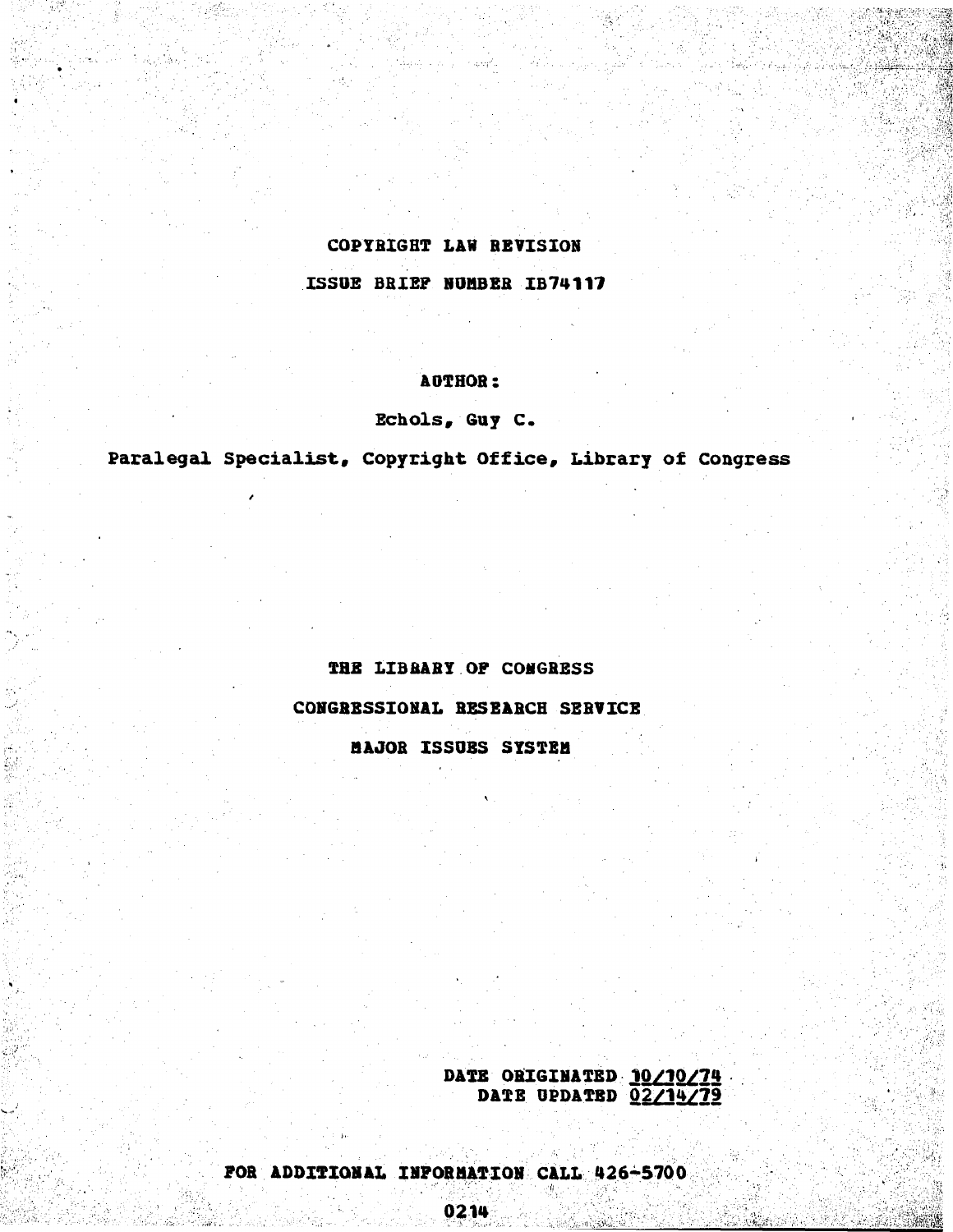#### <u>ISSUE DEPINITION</u>

For more than 20 years, Congress has been attempting to modernize the rent United States copyright law, enacted in 1909. Recent technological current United States copyright law, enacted in 1909. Recent technological<br>developments such as improved photocopying procedures, increased utilization developments such as improved photocopying procedures, increased utilization<br>of computers for storage of information, and publication and the development of computers for storage of information, and publication and the **.** of cable television have highlighted the increasing inadequacies of the current copyright law. **A** much-amended general copyright revision bill, **S.** 22, finally received approval by both Houses during the closing days 94th Congress. It was signed **by** President Ford on Oct. **19, 1976,** and became interests of creators, users, and the public, and to devise a modern statute that will encourage creativity while recognizing the interests of the public. **On Sept. 26, 1977, President Carter named five commissioners to the Separate Commissioners on the Separate Commission<br>Wright Royalty Tribunal, The nominations were confirmed by the Sepate on** Copyright Royalty Tribunal. The nominations were confirmed by the Senate Oct. **26, 1977,** and the Tribunal has already begun to hold a series of background meetings with representatives of the various industries that will be affected **by** their legislative mandate to review and distribute royalties.

The National Commission on New Technological Users of Copyrighted Works was granted an extension of seven months in which to file a, final report<br>relative to possible legislation for granting copyright protection to new relative to possible legislation for granting copyright protection to new technologies. The report was submitted on July **31, 1978.**

## **LEACKGROUND AND POLICY ANALYSIS**

Under the new copyright law, both unpublished and published material will receive statutory copyright protection from the moment of creation. The term of such statutory protection will be the life of the author, plus **50** years. Works **made** for hire will receive a term of protection of **75** years, Works works made for nire will receive a term or protection or 75 years. Works<br>already in their first term of copyright on Jan. 1, 1978, will still have to be renewed, but the renewal will **be** for 47 years. Works in their second term of copyright on the effective date are to be extended for a period of **<sup>75</sup>** years from the date the copyright was first secured.

Limited exemptions are provided for the photocopying or recording of copyrighted materials **by** libraries and educators. Guidelines for photocopying in inter-library arrangements have been established **by** the National Commission on New Technological Uses of Copyrighted Works.

**Though the U.S. Supreme Court had held in Teleprompter v. Columbia** Broadcasting\_Systems **\_Inc.** (415 **U.S.** 394) and earlier cases that cable television systems were not required to pay royalties for transmitting copyrighted programs, the new copyright law provides for the payment of copyright royalties based essentially on the number of distant signals carried. This compulsory licensing system is also extended to some cable systems carrying Hexican and Canadian signals in the United Conditions also are set forth under the compulsory license whereby certain cable systems outside the continential United States may be permitted to tape programs for nonsimultaneous transmission.

Performances of copyrighted works **by** public broadcasting entities are also brought under copyright. However, in the case of public broadcasts of published nondramatic musical works and published pictorial, graphic, and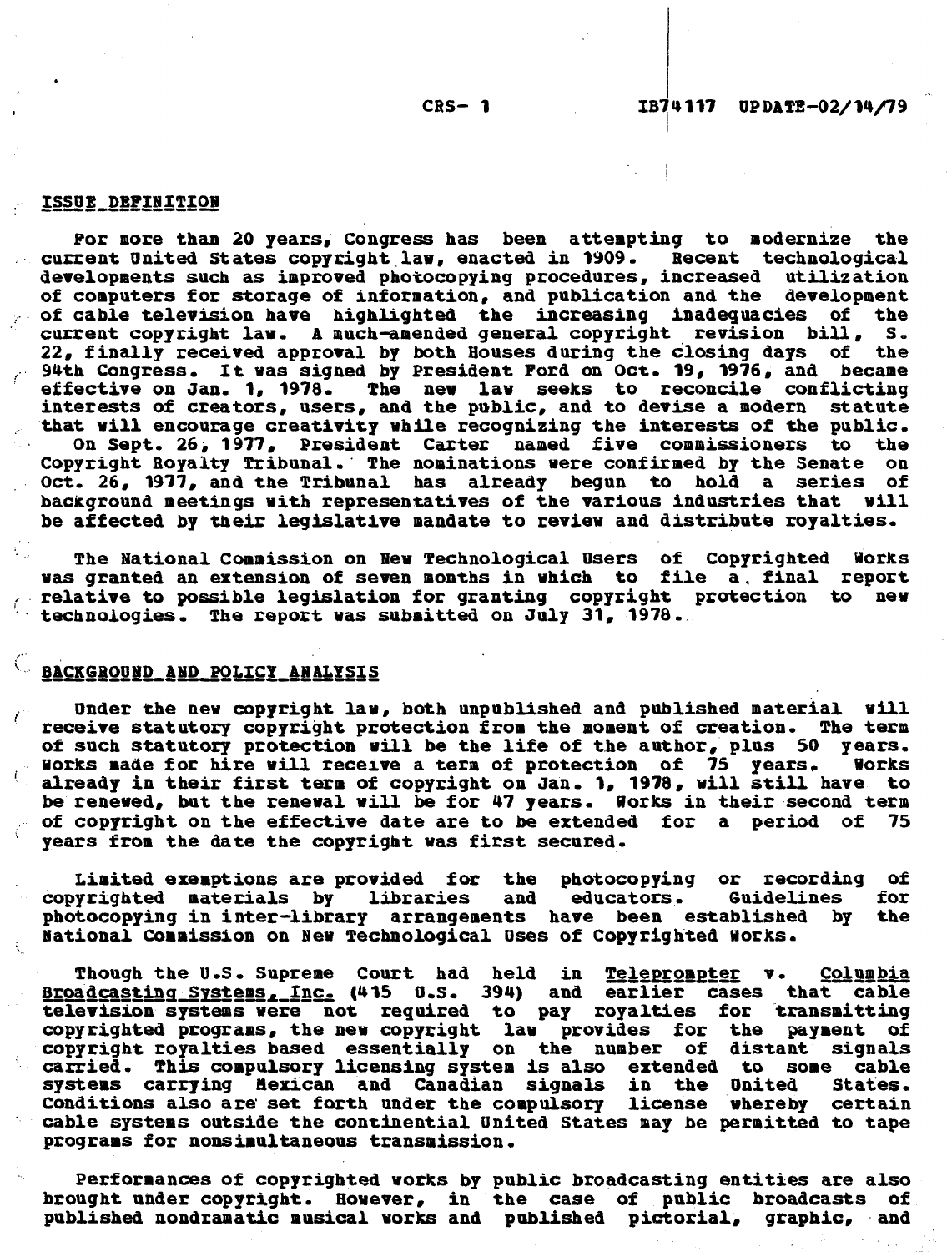**CBS-** 2

sculptural works, a compulsory license mechanism is available if voluntary licenses cannot be negotiated.

The copyright law enacted **in 1909** did not require jukebox operators to pay royalties for the performance of music on their coin-operated machines. Under the new copyright law, each operator is required to pay an annual license fee **of \$8.00** per box, to be distributed equitably among the copyright proprietors **by** the newly established Copyright Royalty Tribunal.

Concerning the compulsory license or mechanical royalty on phonograph records first provided for **in** the **1909** copyright law, the rate was increased from 2 cents per side to 2-3/4 cents per work or 1/2 cent per miniute of playing time, and based on the number of recordings made and distributed.

ť.

 $\mathcal{L}_{\mathcal{L}}$ 

A Copyright Royalty Tribunal is established for the purpose of reviewing periodically and adjusting the statutory royalty rates provided for under the four compulsory licenses  $\leftarrow$  mechaical, cable, jukebox and public broadcasting. The five-member tribunal also has jurisdiction over the  $\sim$  disputes which may arise from distribution of the royalties collected under the cable and jukebox licenses.

The former "manufacturing clause," which required works **by** United States citizens to be printed in the United States, has been enlarged to include possible manufacture in Canada. This restriction, however, will .completely phased out **by July** 1, **1982.**

Title **II,** as incorporated in the Senate version of **S.** 22, would have created a new limited protection for "original" rather than "novel" designs "of useful articles. The provisions, however, left unanswered two questions: **(1)** Which Government agency should administer this new design protection? (2)  $\,$  Would typeface designs be protected under the new system? Accordingly, Title II was deleted from the legislation **by** the House Judiciary Committee with the recommendation that a new bill on the subject be considered during the first session of the next Congress.

The National Technical Information Service, during the hearings on **H.R. 2223** before the House Subcommittee, requested **a** special 5-year term of copyright protection for their publications. Though Government publications are not copyrightable under Sec. **105** of the copyright law, **NTIS** reported that there was widespread copying of their particular publications in foreign countries. Since they are required **by** law to be self-sustaining to the fullest extent feasible, they requested copyright protection in order to prevent continued duplication abroad without reimbursement for **U.S.** tax-funded research and technical development. Since the Senate had not a chance to hold hearings on this matter, the Senate conferees asked that<br>hearings on the problem be scheduled early in the first session of the 95th hearings on the problem be scheduled early in the first session of the Congress.

Legislation designed to provide for the payment of royalties to recording artists and record manufacturers for the commercial use of their recordings **by** broadcasters and jukebox operators has been an integral part of the copyright revision bills introduced in prior Congresses. **In** the 94th Congress, however, separate bills, **S. 1111 (Hugh** Scott), H.R. **5345, H.B. 7059,** and **H.R. 7750** (Danielson), and **H.R. 8015** (Mitchell) were introduced. for performance royalties was included in the final copyright revision bill. The register of copyrights in Sec. 114(d) is directed, nonetheless, to file a report with Congress on Jan. **3, 1978,** containing information on the status of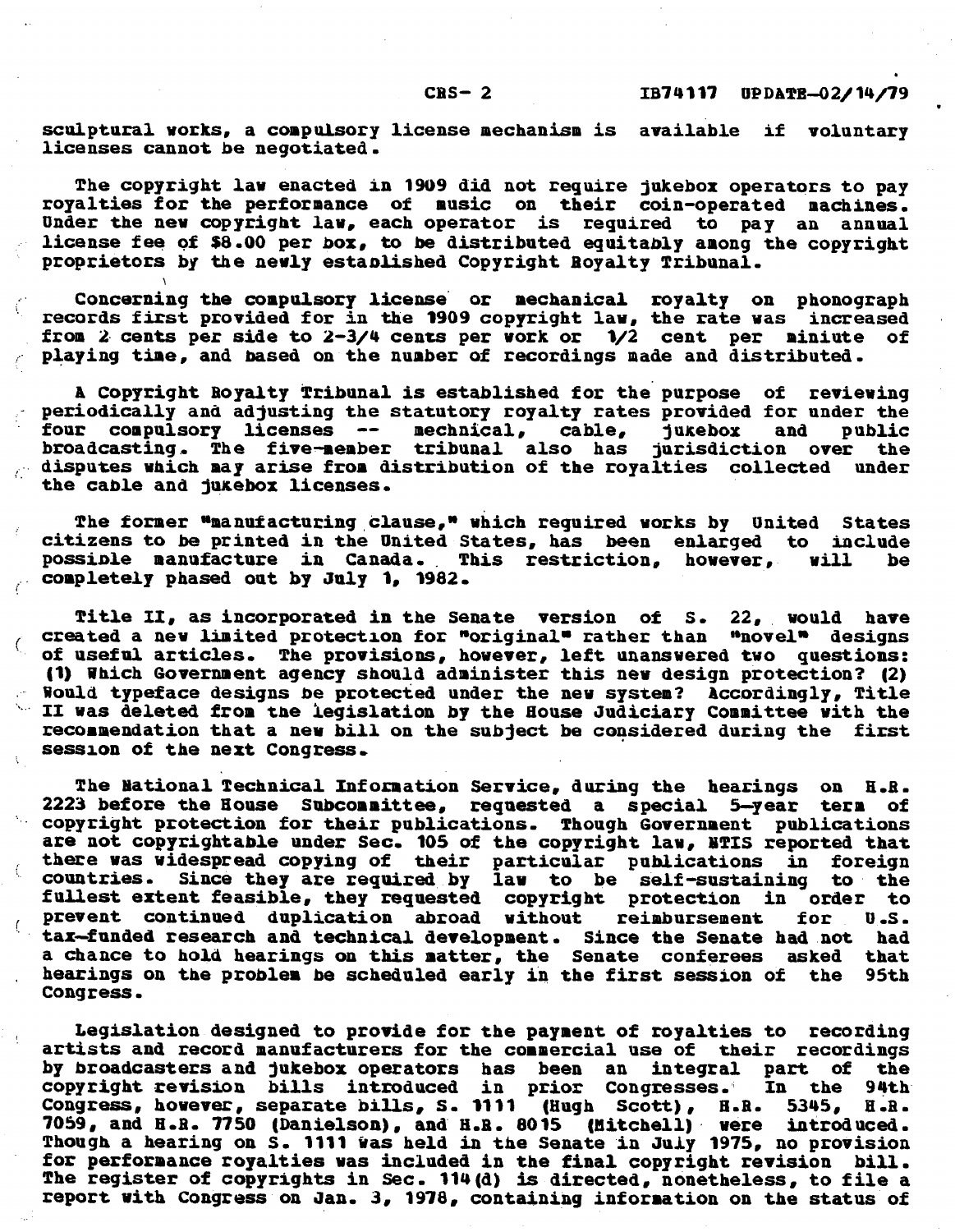such rights in foreign countries, the views of interested persons with regard to the feasibility of providing for **a** performance royalty and making recommendations for possible amendatory legislation.

Policy questions that have evolved from the current copyright revision legislation are:

(1) Should a limited period of protection be given "original" designs of useful articles? If so, what Government agency should be responsible for administering the system? Should new typeface designs be given such protection?

(2) Should **NTIS** publications **by** copyrightable even though they may be Government publications?

**(3)** Should performing artists and sound recording producers be rewarded for their more popular renditions and musical arrangements **by** receiving a royalty based upon the number of times their recorded rendition is played commercially?

P.L. **94-553 (S.** 22) provided for a general revision of the Copyright Law, title **17** of the United States Code. **S.** 22 passed the Senate, with "amendments, on Feb. **19, 1976, by** a vote of **97** to **0.** Amendments **1353** (Tunney) would have reduced the interval for periodic review of royalty rates by Copyright Royalty Tribunal from **10** to **7** years. The amendment was defeated **by** a vote of 28 to **23** on Feb. **16, 1976.** Amendment **1383** (Humphrey) would have eliminated the literary, pictorial, graphic or sculptural categories from the compulsory license provisions for public broadcasting organizations contained in Sec. **118.** The amendment was modified but tabled **by** a vote of **61** to 22. **Amendment 1395 (Hollings) would have fixed the jukebox royalty at \$8.00** Year, but was defeated. Amendment **1397** (Tunney), reducing the periodic review of royalty rates **by** the Copyright Royalty Tribunal to **8** years, was defeated. Amendment 1402 (Hathaway) to determine copyright liability of certain **CATV** systems on a computed rather than on a gross annual income base was adopted. The House Committee on the Judiciary reported their version of S. 22 (H.Rept. 94-1476) on Sept. **3, 1976.** H.Res. **1550,** introduced Sept. **15, 1976, by** the House Committee **on** Rules, permitted placing **S.** 22 \*on the 1976, by the House Committee on Rules, permitted placing S. 22 on the calendar; it was passed by the House on Sept. 22, 1976, and sent to the conference report was filed Sept. 29. 1976 conference committee. The conference report was filed Sept. 29, (H.Rept. **94-1733),** and was accepted **by** both Houses on Sept. **30, 1976.** President Ford signed the **bill** on Oct. **19, 1976.**

During the 95th Congress, five bills were introduced to amend the Copyright Act of **1976.** H.R. **6063,** introduced **by** Rep. Danielson on Apr. **5,** 1977, and referred to the Committee on the Judiciary, would have provided for a performance right in sound recordings. Hearings were held on H.R. **6063** on Bay 24, **1978,** before the House Judiciary Subcommittee on Courts, Civil Liberties, and the Administration of Justice.

**On** Jan. **3, 1978,** the Copyright Office submitted to Congress, pursuant to section 114(d) of the newly revised copyright law (P.L. 94-533), a report<br>entitled "Performance Rights in Sound Recordings." This report was entitled \*Performance Rights in Sound Recordings.\* Subsequently published as Committee Print No. **95-15, by** the House Judiciary Subcommittee on Courts, Civil Liberties, and the Administration of Justice.

**H.9. 8098** was introduced **by** Reps. Spellman and Fraser on June **29, 1977,** and would have removed certain limitations pertaining to the transmission of performances of dramatic literary works designed specifically for blind or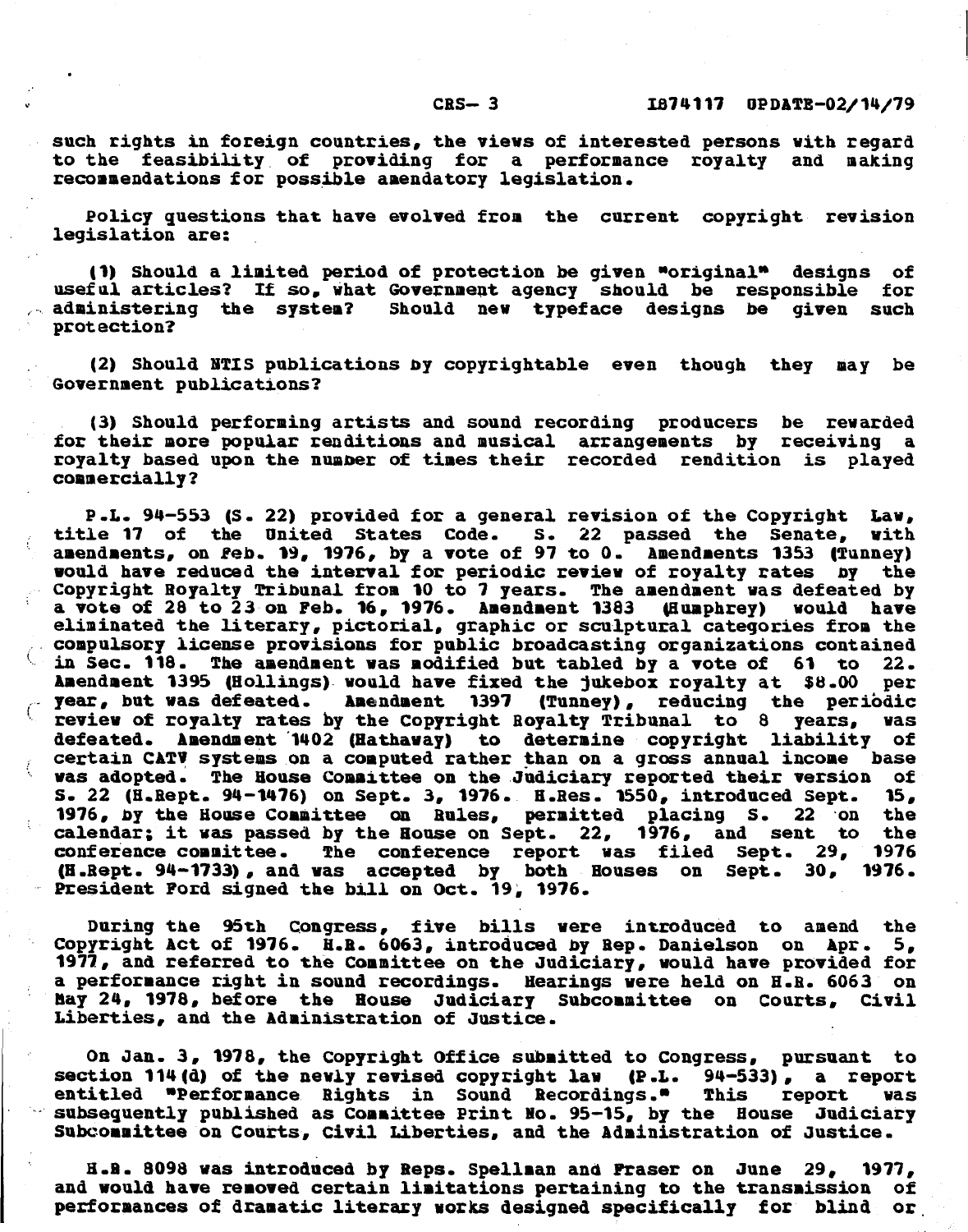#### CRS- *4*

other handicapped persons. Another bill, **H.B. 8261,** was introduced **by** Rep. Drinan on July 13, 1977, to provide a moral right to the author or his legal<br>representative for the entire term of the copyright. H.R. 14293 was representative for the entire term of the copyright. **B.R. 14293** was introduced on Oct. 12, **1978, by** Reps. Edwards, Mineta, and McCloskey to include pictorial, graphic, sculptural works and photographic masks used to<br>imprint patterns on intergrated circuit chips under copyright protection. S. imprint patterns on intergrated circuit chips under copyright protection. 3324 was introduced **by** Sen. Gravel on July **19, 1978,** to amend section 111 of title **17 (U.S.C.)** to clarify copyright liability status of delayed secondary transmissions by certain retransmission services located continental United States. Another bill of interest, **S. 3139,** was introduced **by** Sen. Javits on May 24, **1978,** to amend the National Labor Relations Act to give employers and performers in the performing arts the same rights given **by** section **8(f)** of such act to employees in the construction industry. **No** further action was taken on any of these bills prior to adjournment of the 95th Congress.

#### **LEGISLATION**

**N/A**

#### **HEARINGS**

Ĺ.

ţ.

- U.S. Congress. House. Committee on the Judiciary. Subcommittee on Courts, Civil Liberties, and the Administration of Justice. Performance rights in sound recordings. Hearings, 95th Congress, 2d session. May 24, **1978.** [Not yet printed]
- U.S. Congress. Senate., Committee on the Judiciary. Subcommittee on Patents, Trademarxs, and Copyrights. Performance royalty. Hearings, 94th Congress, **1st** session, on **S. 1111.** July 24, **1975.** Washington, **U.S.** Govt. Print. **Off. 1975. 93 p.**

#### REPORTS **AND** CONGRESSIONAL **DOCUMENTS** '

- Conference report on **S.** 22, copyright law revision. Congressional record [daily **ed.]** v. 122, no. 150-I1 (Sept. **30, 1976): H12017-H12018.**
- Copyright law revision. Congressional record [daily ed.] v. 122, no. **19** (Feb. 16, **1976): S1607-S1616;** no. 20 (Feb. **17, 1976): S1755-S1758;** no. 22 (Feb. **19, 1976): S2027-S2065.**
- Copyright law revision. Congressional record [daily ed.] v. 122, no. 144 (Sept. 22, **1976): H10872-H10911.**
- Copyright law revision **-** Conference report. Congressional record [daily ed.] v. 122, no. **150** (Sept. **30, 1976): S17251-S17253, S17256.**
- Prey, Louis, Jr. The death of the sports anti-blackout bill. Congressional record [daily ed.] v. **122,** no. 151-IV (Oct. **1, 1976): E5596-B5597.**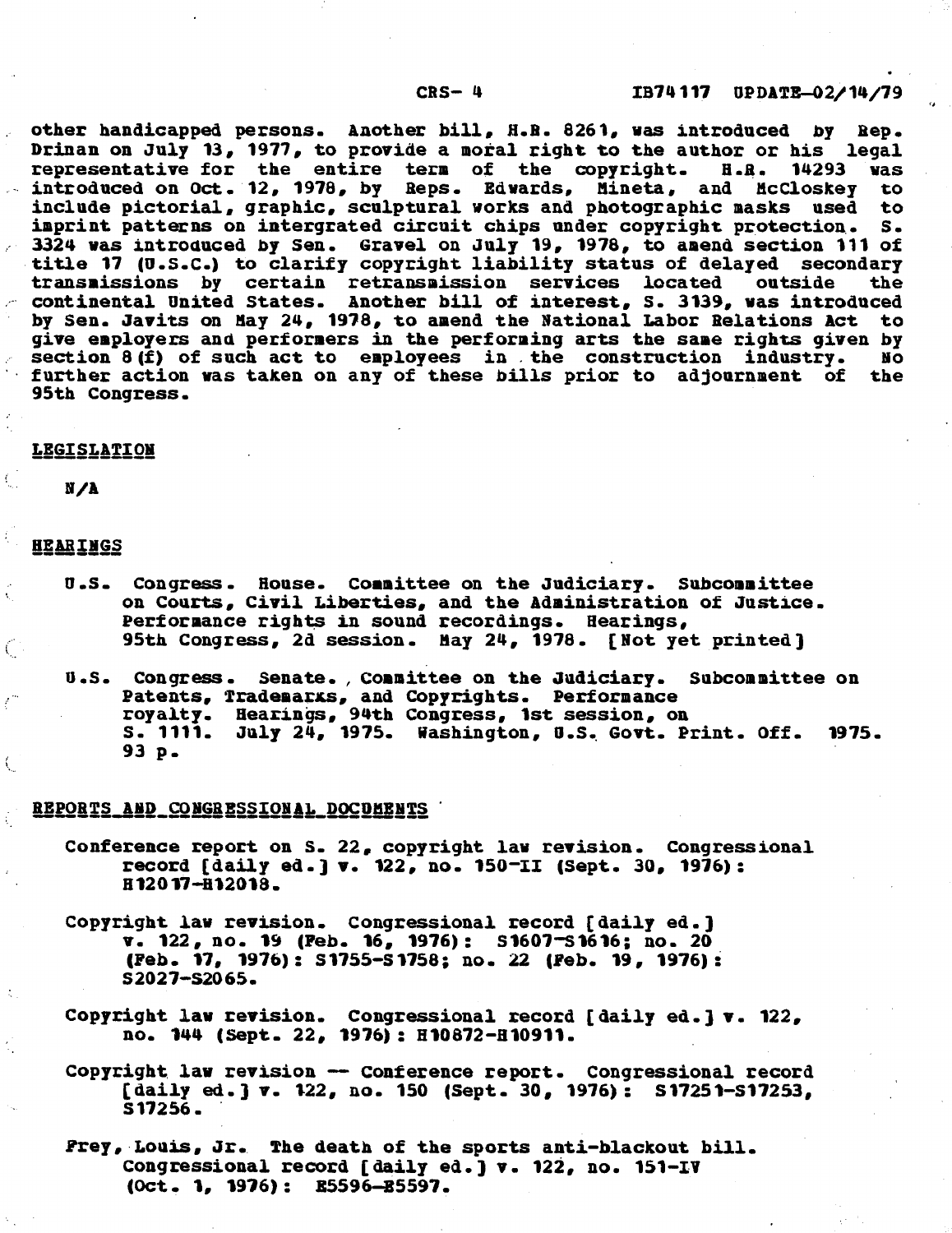#### $CRS - 5$

- McDonald, Larry. Sports and the **93d** Congress. Congressional record [daily ed.] v. 121, Feb. **27, 1975: E797.**
- Scott, Hugh. Performance rights amendment of **1975.** Remarks in the Senate. Congressional record [daily ed.] v. 121, Mar. **7, 1975: S3411.**
- **-----** Sports and cable TV. Remarks in the Senate. Congressional record [daily ed.] v. 120, Hay **16,** 1974: S8366-S8367.

C

 $\mathcal{C}$ 

Ċ

- U.S. Congress. House. Committee on Conference. General revision of the copyright law, title **17** of the United States Code. Conference report to accompany S. 22. Washington, **D.C.** Govt. Print. **Off.,** Sept. **29, 1976.** 82 **p.** (94th Congress, **2d** session, H.Rept. no. **94-1733).**
- U.S. Congress. House. Committee on Interstate and Foreign Commerce. Subcommittee on Communications. Cable television: promises versus regulatory performance; staff report. Washington, U.S. Govt. Print. **Off., 1976. 110 p.** At head of title: 94th Congress, **2d** session. Committee print.
- **U.S.** Congress. House. Committee on the Judiciary. Authorization for **COBtO** appropriations [including cost estimate and comparison of the Congressional Budget Office]; report to accompany H.R. 11877. Washington, U.S. Govt. Print. Off., May 14, **1976. 5 p.** (94th Congress, **2d** session. House. Report no. **94-1137)**
- **---** ommission **on** New Technological Uses of Copyrighted Works; report to accompany H.R. 4836. (Includes cost estimate of the Congressional Budget Office.) Washington, **U.S.** Govt. Print. **Off.,** Apr. **6, 1977. 4 p.** (95th Congress, 1st session. House. Report no. **95-187)**
- **-----** Extending prohibition of piracy of sound recordings. Report together with dissenting views to accompany **H.R.** 13364. [Washington, **U.S.** Govt. Print. **Off.)** 1974. **17 p. (93d** Congress, **2d** session. House. Report no. **93-1389)**
- **---** Copyright law revision. Report together with additional views to accompany **S.** 22. Washington **[D.S.** Govt. Print. **Off.]** Sept. **3, 1976. 368 p.** (94th Congress, **2d** session, **H.** Rept. no. 94-1476)
- U.S. Congress. Senate. Committee on Commerce. Copyright law revision. Report to accompany **S. 1361** together with minority and additional views. Washington, **U.S.** Govt. Print. **Off.,** 1974. **82 p. (93d** Congress, 1st session. Senate. Report no. **93-1035)**
- **U.S.** Congress. Senate. Committee on the Judiciary. Copyright law revision. Report together with additional and minority views to accompany **S. 1361.** Washington, **U.S.** Govt. Print. **Off.,** July **3,** 1974. 228 **p. (93d** Congress, Ist session. Senate. Report no. **93-983)**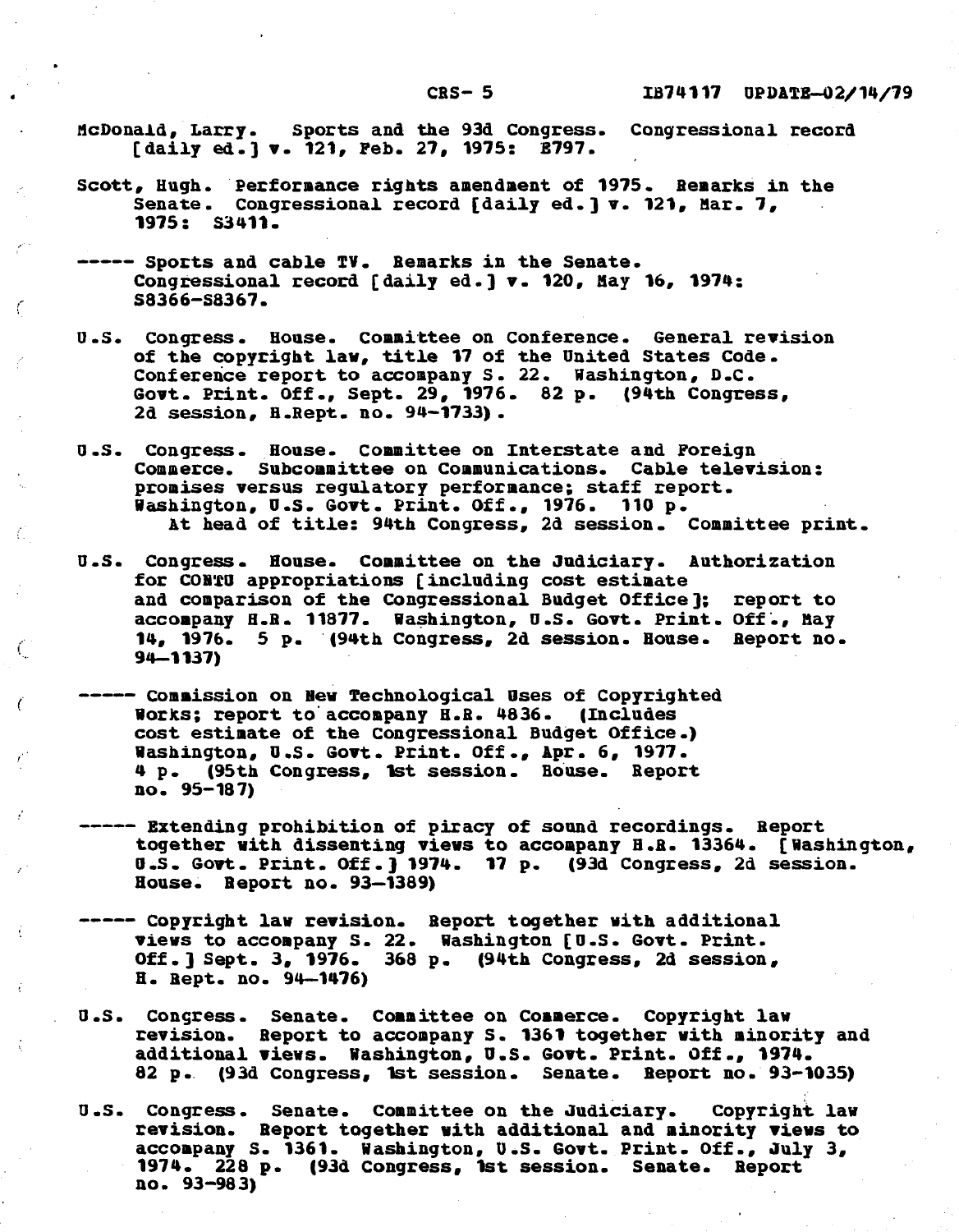- **----** Copyright Law Revision. Report together with additional views to accompany **S.** 22. [Washington, **U.S.** Govt. Print. **Off.) 1975. 169 p.** (94th Congress, **1st** session. Senate Report no. 94-473).
- **-----** Extending the authorization of appropriations for the National Commission on New Technological Uses of Copyrighted Works; report to accompany **S. 3187.** Washington, **U.S.** Govt. Print. **Off.,** May **6, 1976.** 2 **p.** (94th Congress, 2d session, Senate. Report no. **94-798)**
- **-----** Performance rights in sound recordings. Washington, **U.S.** Govt. Print. **Off., 1978. 1162 p.** (95th Congress, **2d** Session. House Committee Print No. **15).**
- Williams, Harrison **A.,** Jr. Performance royalties: long overdue justice for musical artists. Remarks in the Senate. Congressional record [daily ed.] v. 120, **July 18,** 1974: **S12888.**
- Won Pat, Antonio Borja. Introduction of non-contiguous area cable television station legislation. Congressional record [daily ed.] v. 121, Mar. **13, 1975: £1127.**

#### CHRONOLOGY OF **EVENTS**

- **12/07/78 -** Copyright Office issues notice to advise the public of the extension of time for interested persons to submit written statements relating to the compulsory license for making and distributing phonorecords ("mechanical licenses). **37 CPF** Part 201.
- **10/31/78 -** Copyright Office issues final regulation. **37 CFB** Part 201, Becordation and certification of coin-operated phonorecord players.
- **10/23/78 -** Copyright Royalty Tribunal issues proposed rule. **37** CFR Part 301, Agency Rules of Procedure. The CRT proposed rules of procedure includes regulations required **by** the Government in the Sunshine Act, the Privacy. Act, the Freedom of Information Act, of the Tribunal. Comments must be received on or before Nov. 8, **1978.**
- 09/28/78 -- Copyright Office issues amendments to interim regulations and notice of hearings. **37 CPR** Part 201, phonorecords. NOTE: The Copyright Office will hold hearings on Nov. 28 and **29, 1978,** to hear testimony on amendments to Secs. 201. **18** and 201. **19** of Interim Regulation 201.
- **09/12/78**  Copyright Royalty Tribunal issues final rule. **<sup>37</sup> CPB Ch. III,** Part **303,** Access to phonorecord players (jukeboxes). Regulations for Copyright Owner Access to Phonorecord Player (Jukeboxes) and certain Establishments.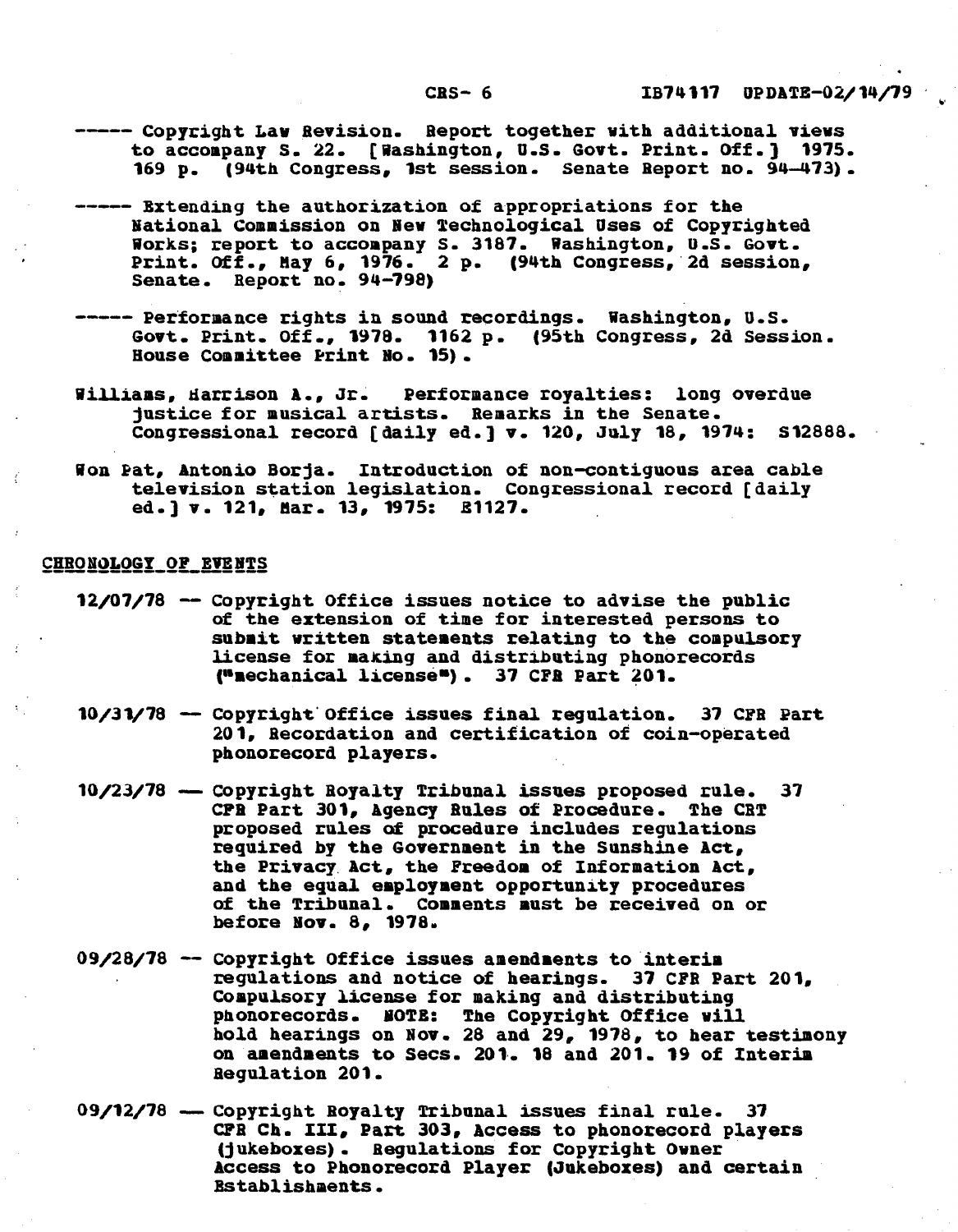- **09/19/78 -** Copyright Office issues final regulations. **37 CPR** Part 202, Registration of Claims to Copyright **--** Deposit Requirements.
- **09/12/78 -** Copyright Roylty Tribunal issues final rule **37** CPR Part 305, Claims to phonorecord player (Jukebox) royalty fees **--** Regulations for copyright owners filing claims to phonorecord player (Jukebox) royalty fees.
- **09/11/78 -** Copyright Royalty Tribunal issues final rule. **37 CFB** Copyright Royalty Tribunal issues final rule. 37 CFR<br>Part 302, Filing of Claims to Cable Royalty **Fees**, Proof of Fixation **-** Rule with Respect to Proof of Fixation of Copyright Works.
- **08/08/78 -** Copyright Office issues final regulation. **37 CPR** Copyright Office issues final regulation. 37 CPR<br>Part 202, Recordation of transfers and other documents.
- 07/31/78 National Commission on New Technological Uses of Copyrighted Works **(CONTU)** issues final report.
- 07/28/78 -- Copyright Royalty Tribunal issues proposed rule. **37 CFR** Part **302,** Filing of claims to cable royalty fees; proof of fixation.

 $\left(\begin{array}{c} 1 \end{array}\right)$ 

- Copyright Royalty Tribunal issues proposed rule. **<sup>37</sup> CPR** Part **305,** Claims to phonorecord player (jukebox) royalty fees.
- **07/20/78 -** Copyright Office issues final regulations. **37** CFR Part 202, Registration of Claims to Copyright Deposit Requirements; notion Pictures.
- **06/27/78 -** Copyright Office issues final regulations on compulsory license for cable systems.
- **06/08/78 -** The Copyright Royalty Tribunal establishes terms and rates of royalty payments for certain activities using published nondramatic musical works during a period beginning June **8, 1978,** and ending Dec. **31, 1982,** for compliance **by** public broadcasting entities.
- **06/06/78**  The Copyright Boyalty Tribunal **(CBT),** implements **17 U.S.C. 111(d)(5)(A) by** adopting a final rule, **<sup>37</sup> CPR 302,** which prescribes requirements whereby persons claiming to be entitled to compulsory license fees for secondary transmissions **by** cable systems shall file claims with **CRT.**
- **06/02/78 -** Copyright office implementation of **17 U.S.C.** 508 c), requiring the recording of all documents received from the clerk of the courts regarding any action under the copyright statute.
- 05/24/78 **-** The House Judiciary Subcommittee on Courts, Civil Liberties, and the Administration of Justice held hearings on **H.R. 6063,** a bill to amend Section 114 of P.L. 94-553, providing performance rights in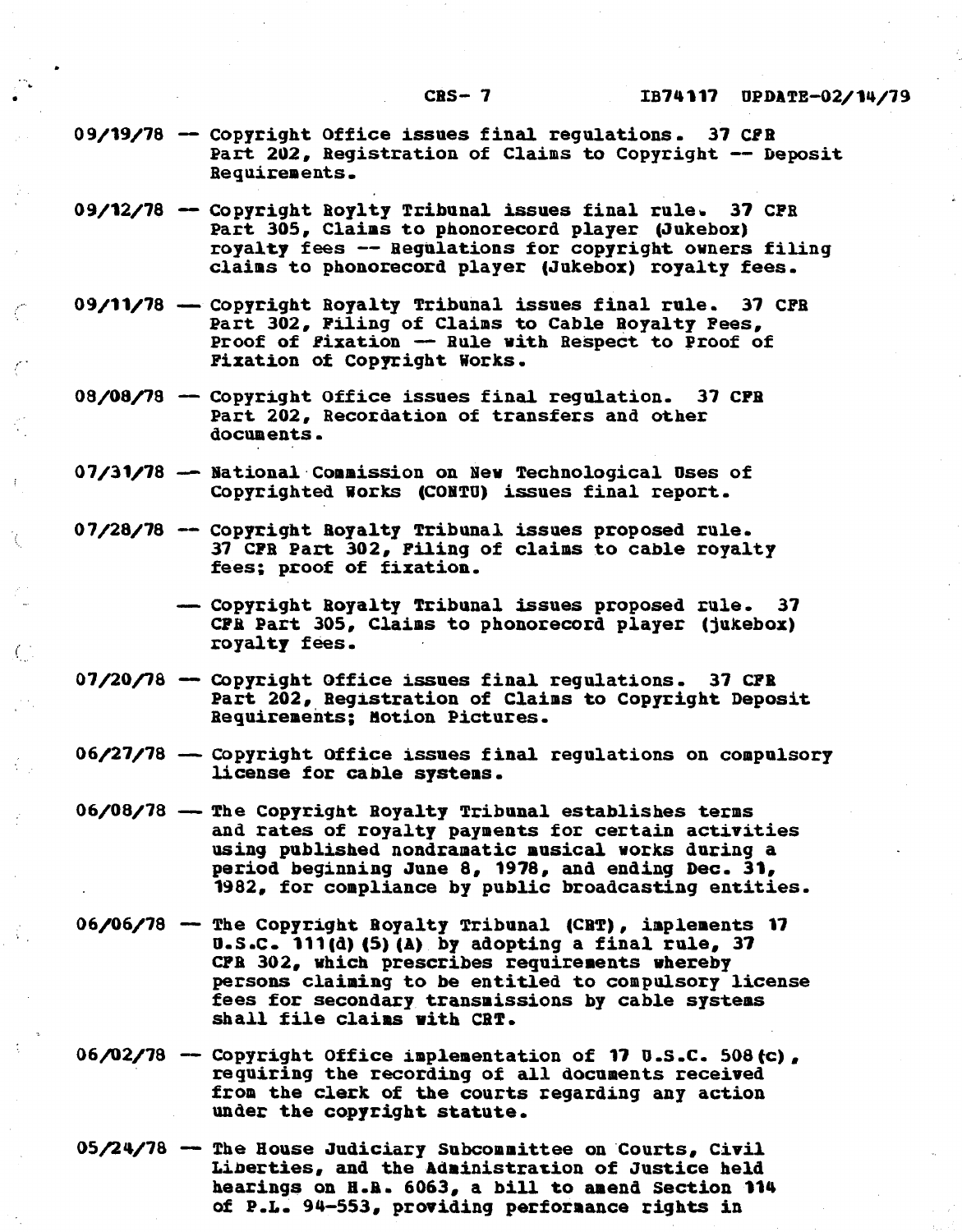sound recordings.

 $\bar{t}$ 

 $\int_{\mathbb{R}^3}$ 

 $\mathcal{E}_{\mathcal{A}}$ 

Ć

Ĉ

- **05/08/78 -** Copyright Royalty Tribunal issued proposed phonorecord player access regulations, and notice of public hearing scheduled for June 21, 1978.
- **05/05/78 -** Copyright Royalty Tribunal issued proposed rulemaking with respect to filing of claims to cable royalty fees.
- 03/21/78 **--** Addendum to the Report of the Register of Copyrights on Performance Rights in Sound Recordings filed with Congress.
- 03/<mark>15/78 National Commission on New Technological Use of</mark> Copyrighted Works **(CONTU),** Draft Report of the Subcommittee on Photocopying, issued for public **comment.**
- **01/11/78 -** Report on performance rights in sound recordings filed with Congress.
- **09/26/77 -** President Carter named five commissioners to the Copyright Royalty Tribunal.
- **10/19/76 - S.** 22 was enacted into law as P.L. 94-553.
- **09/30/76 -** The conference report on **S.** 22 (H.B. **94-1733)** was approved **by** both Houses of Congress.
- **09/22/76 -** the House passed **S.** 22, amended. **A** conference was scheduled in the House.
- 08/27/76 The House Judiciary Committee favorably voted **S. 22,** as amended, out of Committee **by** a vote of **27** to **1.**
- 08/06/76 <sup>--</sup> The House Judiciary Committee's Subcommittee on Courts, Civil Liberties, and the Administration of Justice submitted an amendment in the nature of a substitute to. **S.** 22 to the full Committee.
- 02/19/76 **--** The Senate passed S. 22, a bill for the general revision of the Copyright Law, title **17,** United States Code, with amendments, **by** a vote of **97** to **0.**
- **10/07/75** -- The Senate Committee on the Judiciary ordered **S.** 22 to be favorably reported, with amendments.
- 05/0<mark>7/75 -- The House Judiciary Committee's Subcommittee on Courts,</mark> Civil Liberties, and the Administration of Justice began a series of hearings on H.R. **2223,** H.R. 4965, and H.R. **5345,** Testimony has been received from representatives of the Library of Congress, the Copyright Office, and the Departments of State, Justice, and Commerce, Some of the key issues were identified as being library photocopying, fair use and educational uses in general, performance royalties, computer uses of copyrighted works, copyright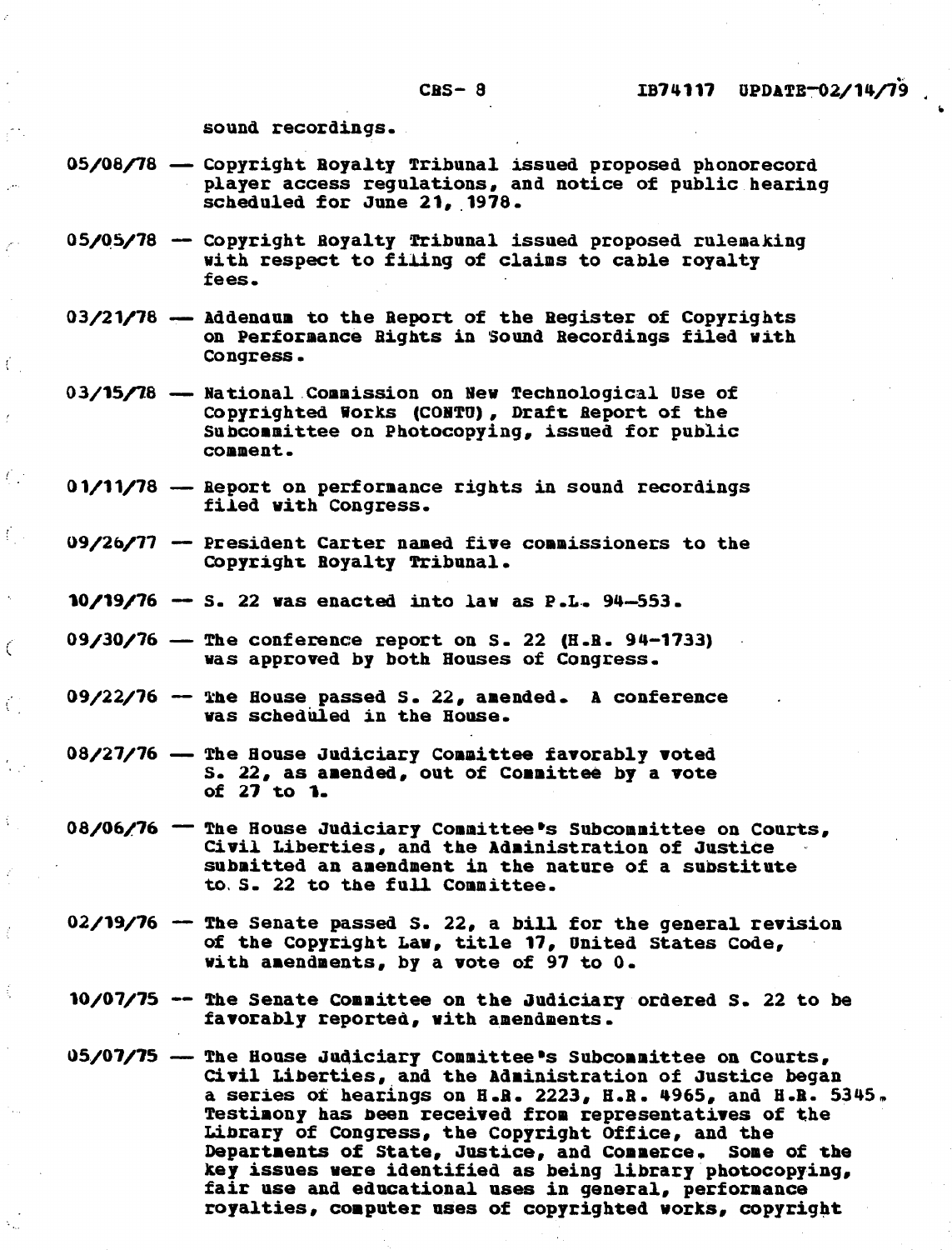liability of **CATV** and public broadcasting systems, and the role of the Copyright Tribunal.

- **02/25/75** -- The **U.S.** Supreme Court affirmed **by** an equally divided court the decision of the **U.S.** Court of Claims in Williams **&** Willins v. United States. **hr.** Justice Blackaun took no part in the decision. The Court of Claims had held **by** a 4-3 vote that photocopying **by** the National Institutes of Health and the National Medical Library of articles from scientific journals published **by** Williams **&** Wilkins constituted "fair use."
- **12/31/74 P.L. 93-573 extended a limited copyright in sound recordings** indefinitely, increased the criminal penalties for piracy and counterfeiting of sound recordings, extended the duration of copyright protection in cases where the renewal period for copyright would expire prior to Dec. **31, 1976;** and also established a National Commission on New Technological Uses of Copyrighted Works.
- 10/07/74 -- B.R. 13364 was passed by the House of Representatives.
- **09/30/74 -** The House Judiciary Committee reported H.R. 13364 out of committee with amendments (H.Rept. **93-1389).**
- 09/09/74 <sup>--</sup> The Senate passed S. 1361 with several amendments. Since it was not expected that the **bill** would be passed **by** the House before adjournment, another bill, **S.** 3976, was immediately introduced and passed in order to preserve the limited copyright in sound recordings and the renewal copyrights which might expire before Dec. **31, 1976,** to increase the criminal penalties on pirated and counterfeit sound recordings, and to establish a National Commission on Technological Use of.Copyrighted Works.
- **07/29/74 -** The Commerce Committee of the Senate submitted a report on **S.** 1361, with minority and additional views, dealing mostly with the regulation of cable television and performance royalties.
- **07/09/74 -** Senator Pastore requested that **S. 1361,** as amended **by** the Senate Judiciary Committee on **July** 3, be referred to the Senate Commerce Committee for review of provisions concerning radio and television.
- 07/03/74 The Senate Judiciary Committee submitted its report on **S. 1361** with amendments and minority views.
- 03/04/74 The U.S. Supreme Court held in **Teleprompter\_Corp. v** Columbia Broadcastina \_Sstem that a **CATV** system **<sup>s</sup>** importation of "distant" signals does not entail copyright infringement liability since **by** extending the range of viewability, **CATV** does not interfere with the copyright owners' means of extracting recompense from advertisers which sponsor the copyrighted programs on television.

**11/27/73 -- The U.S. Court of Claims determined in Williams & Wilkins**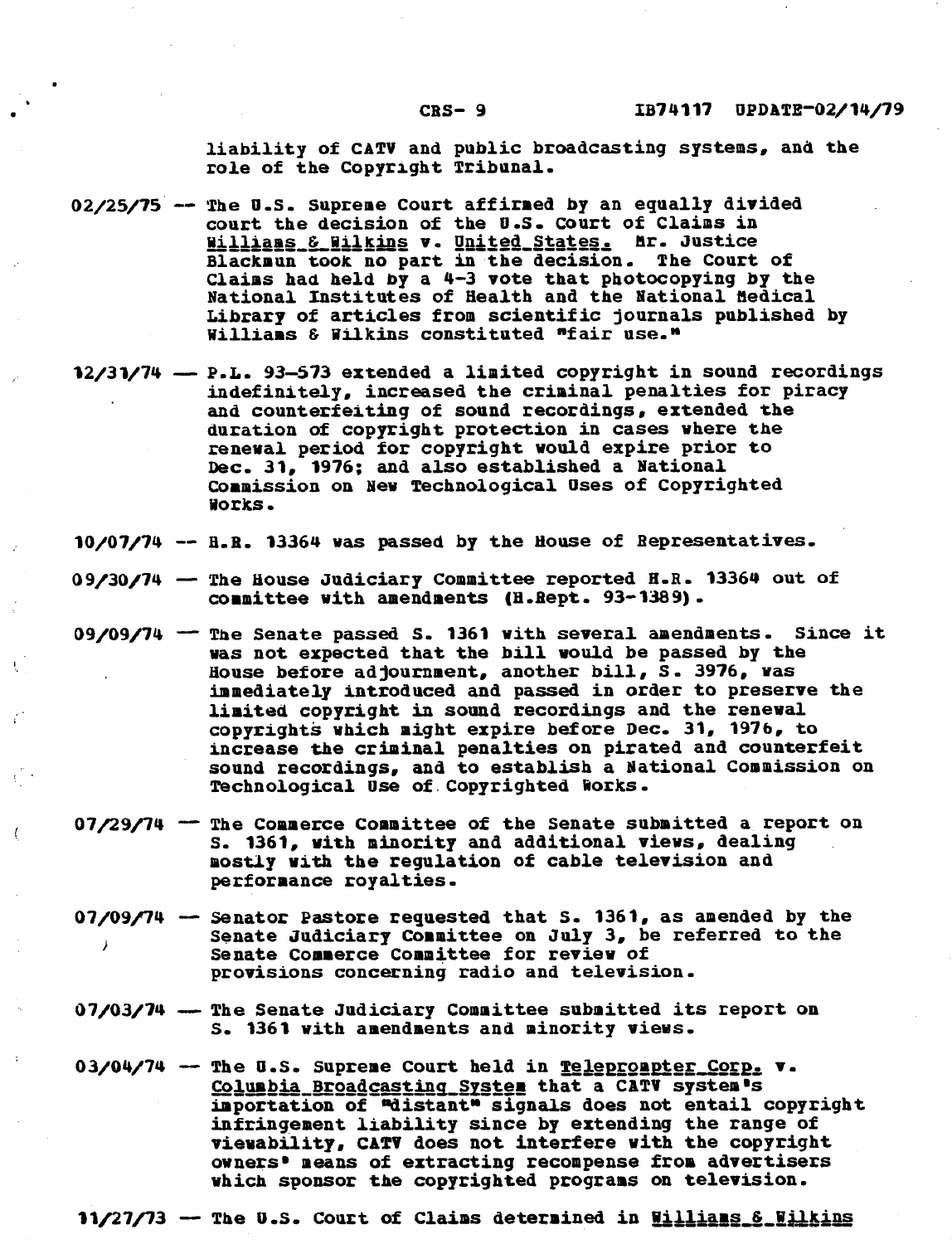**v.** United States that where Federal nonprofit institutions were devoted solely to advancement and dissemination of medical knowledge and normally restricted photocopying to a single copy of a single article of less than **50** pages, the practice constituted "fair use" of copyrighted material and would not be an infringement of the copyright.

- 06/07/72 The U.S. Supreme Court reversed the Circuit Court holding in Midwest Video Corp. v. United States.
- **10/15/71 -** P.L. 92-140, providing for a limited copyright in sound recordings, was enacted for the purpose of discouraging record and tape piracy.
- **07/04/71 - FCC** announced suspension of its mandatory origination rules for cable television.
- **05/13/71 --** A Circuit Court held in didwest Video v. United States that the **FCC** lacked the authority to impose program origination rules on existing cable television systems.
- **001/1/71 -** The **FCC** rule that cable systems having **3,500** or more subscribers were to originate programs vent into effect.
- 08/07/68 The Circuit Court for the 8th District held in Black Hills Video Corp. v. Federal Communications Commission that prohibiting duplication **by CATV** systems of copyrighted programs on the same day as the local originating station was not inconsistent with Federal copyright laws, since **CATV** systems **did** not "perform\* but rather carried the programs for the originating stations.
- 06/17/68 -- In <u>Portnightly</u> v. United Artists Corp., the U.S. Supreme Court decided that a CATV system, **by** receiving and transmitting copyrighted motion pictures did not "perform" but rather carried the programs for the originating stations.
- 04/12/67 **-** A general copyright revision bill, **H.B. 2512,** passed the House of Representatives.
- **08/02/66 -** The Senate Judiciary Committee began hearings on the copyright liability of **CATV** systems.
- 07/20/64 **-** The first general copyright revision bill, **S. 3008,** was introduced in the Senate.
- **07/00/61 -** Register of Copyrights filed a report with Congress making recommendations as to the possible content of a copyright revision bill based upon the studies prepared **by** the Copyright Office.
- **08/05/55 -** Congress authorized the Copyright Office to prepare studies on possible revision of the current copyright law.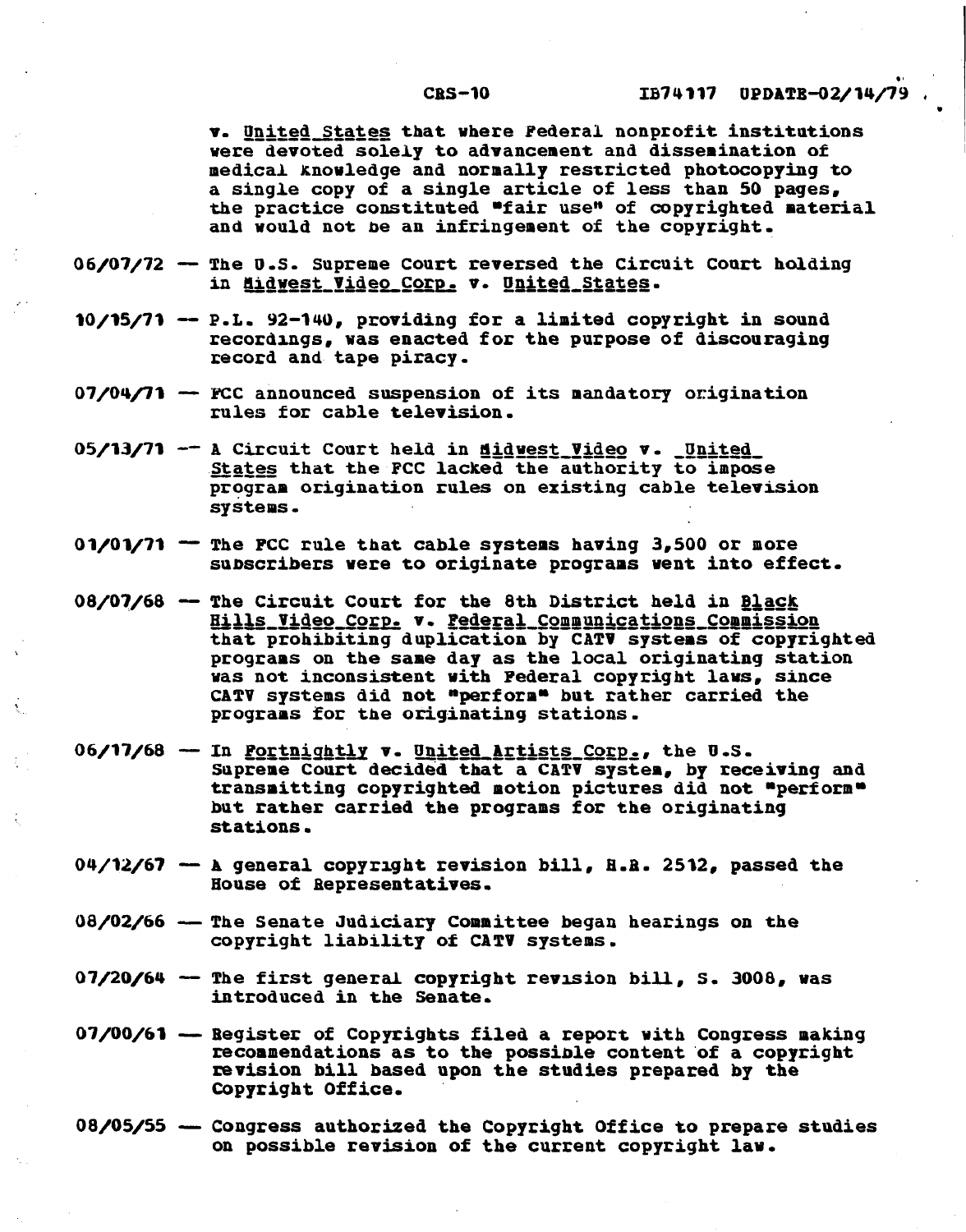#### CRS-11

#### ADDITIONAL REFERENCE SOURCES

 $\epsilon$ 

 $\boldsymbol{\epsilon}$ 

k.

 $\boldsymbol{\beta}$ 

 $C_{\rm c}$ 

Ź

- American bar Association. Symposium [on copyright law revision]. Miami, Florida, Aug. 10, 1965. Bulletin of the Copyright Society of the  $0.5.1.$ , v. 13, no. 1 [October 1965] pp.  $1-\frac{1}{47}$ .
- American Library Association. The new copyright law: questions teachers and librarians ask. A joint project of American Library Association, National Council of Teachers of English, and National Education Association. Washington, D.C., NEA, 1977. 76 p.
- Association for Educational Communications and Technology, and The National Audio-Visual Association. The guide to copyright: New law, new directions. Washington, D.C. 1977. (Transcript, film strip and cassette).
- Bush, George Pollock, ed. Technology and copyright, annotated bibliography and source materials. Mt. Airy, Ad., Lomond Systems (1972) 454 p.
- Cravford, Tad. The visual artist's guide to the new copyright law. New York, Graphic Artists Guild, 1978. 61 p.
- Cambridge Research Institute. Omnibus copyright revision; comparative analysis of the issues. Washington, D.C., American Society for Information Science [August 1973] 280 p.
- Committee to Investigate Copyright Problems Affecting Communication<br>in Science and Education, Inc. The determination of legal facts and economic guideposts with respect to the dissemination of educational information as it is affected by copyright. Washington, Office of Education, Bureau of Research [December 1967] 1 v.
- The Copyright Act of 1976: dealing with the new realities. [Symposium] co-sponsored by the New York Law Journal and the Copyright Society of the U.S.A., under the chairmanship of Alan Latman. New York, Law journal press, 1977. 347 p.
- Copyright symposium. New York Law School law review, v. 22, no. 2 **(1976): 193-292;** no. **3 (1977): 471-678.**
- Crawford, Tad. Moral rights and the artist. American artist, v. 42, April 1978: 98-100. Reprinted in the Congressional record, v. 124, no. 81, May 31, 1978: E2917-E2919.
- Pry, Bernard 8., Herbert S. White and Elizabeth I. Johnson. practices and present attitudes on authorized journal<br>article copying and licensing. Bloomington, Inc., Research Center for Library and Information Science, June 30, 1977. 210 p.